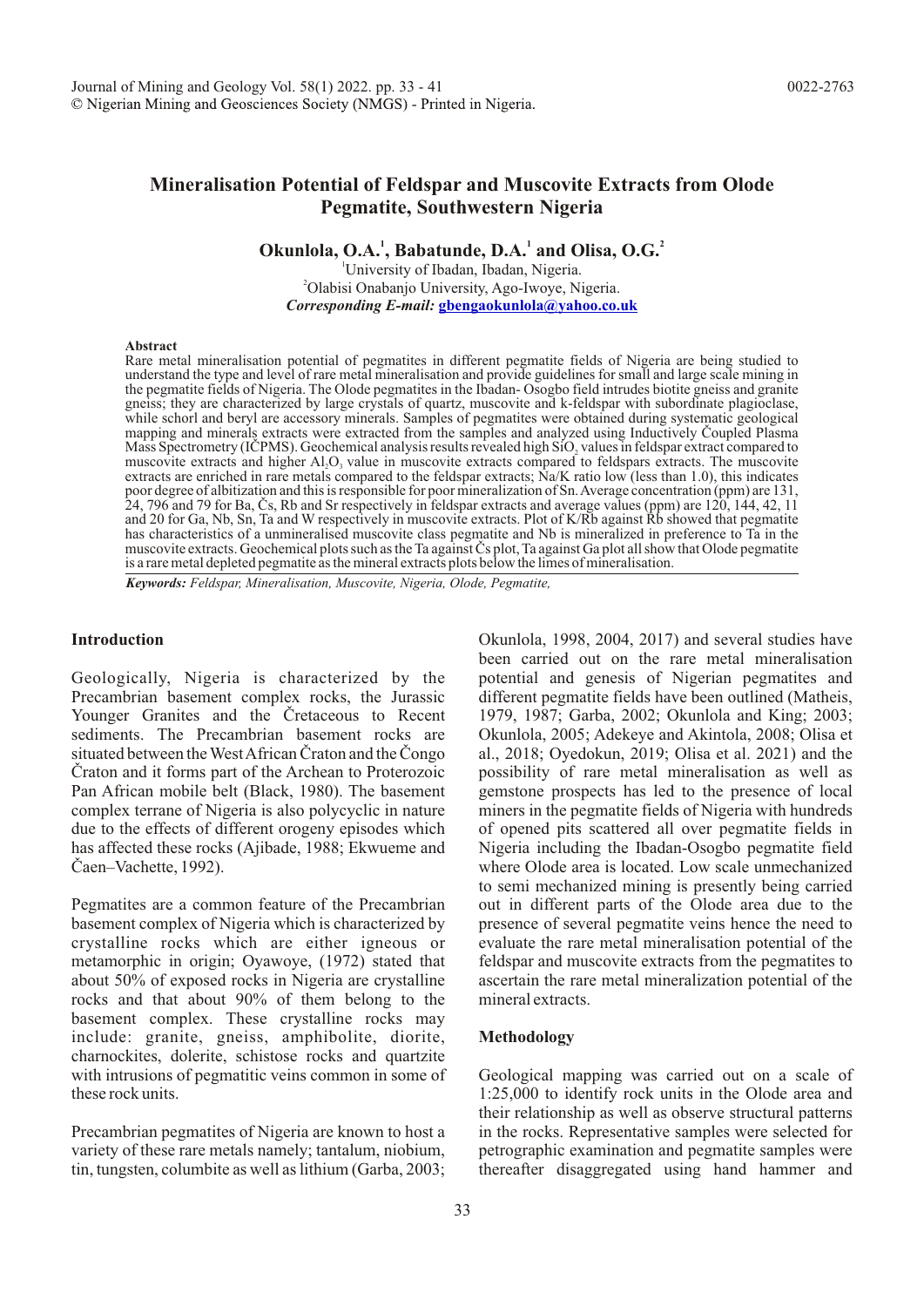mineral extracts were carefully picked out and pulverized. Five feldspar extracts and five muscovite extracts were analyzed for their elemental composition at Bureau Veritas Commodities limited, Vancouver Canada using using Inductively Coupled Plasma Mass Spectrometry (ICPMS). Results were interpreted using appropriate geochemical plots.

# **Results**

# *Local Geological Setting*

The major rock types observed at Olode area are biotite gneiss, granite gneiss and pegmatite (Figure 5). Granite gneiss covers about 60% of the mapped area; they are characterized by medium to coarse grains and are leucocratic. They are low lying to massive and are characterized by structural features such as fractures, foliations, joints, quartz vein, quartzo-feldspathic and pegmatitic intrusions,, and minerals observed on hand specimen include: quartz, biotite, feldspar and muscovite. Under cross polar, the quartz displays a sugary appearance, while under plane polar the quartz crystals appear white, interlocking with each other and having a smooth surface. Biotite was identified by its opaque nature, having one directional cleave, planklike, and with mottle appearance - under plane polar, it appears brown or dark brown and chlorite is a dark green alteration product. Muscovites also appear plank-like with one directional cleavage but with variable colour ranging from yellow-purple-green-blue while feldspars occur as striated alternating light and dark coloured crystals and non-striated white crystals. They display cross hatched twinning and multiple twinning in one direction (Figure 1).



**Fig. 1:** Photomicrograph of a section of of granite gneiss in cross polar and plane polar showing, quartz, muscovite and biotite.

The banded biotite gneiss is medium to coarse grained, it is melanocratic and it is characterised by alternating bands of felsic and mafic minerals with larger bands of mafic minerals which are dominated by biotite (Figure 2). Observed structural features includes, fractures, foliation plane, ptygmatic folds, joints, quartzofeldspathic intrusions while observable minerals include: biotite and quartz with feldspar occurring in subordinate amount. Pegmatites occur as intrusions in both granite gneiss and biotite gneiss as low lying NE-SW trending outcrops with variable length wih quartz, feldspars and schorl abundant (Figure 3 and 4); other minerals such as beryl, garnet and tourmaline were also observed on the field.



Chlorite,  $\overline{B}$  = Biotite,  $\overline{P}$  = Plagioeline,  $\overline{M}$  = Microeline,  $\overline{Q}$  = Quarts **Fig. 2:** Photomicrograph of a section of biotite gneisses in cross nicol and plane polar showing, quartz, biotite, chlorite.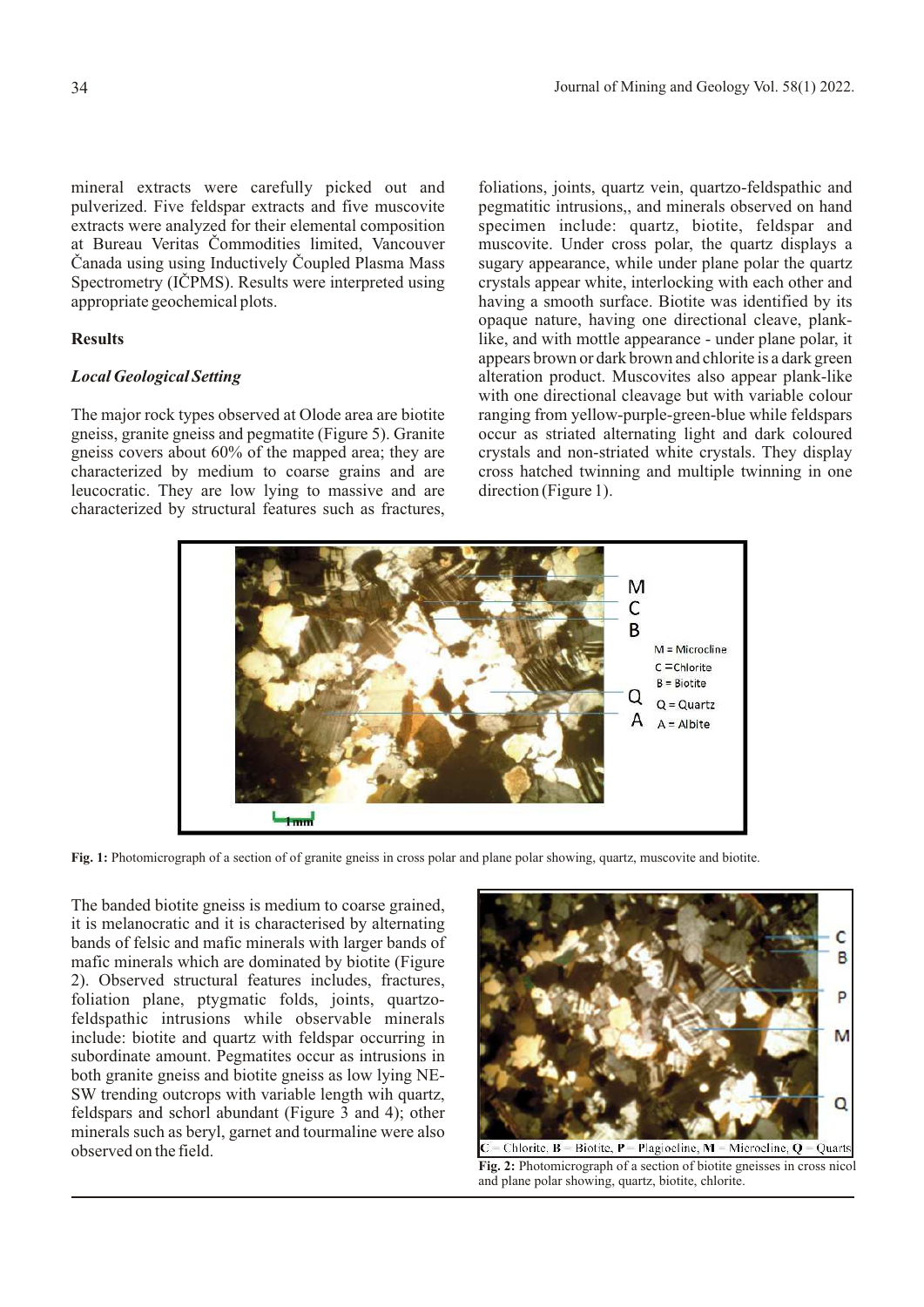

**Fig. 3:** Photomicrograph of a section of Olode pegmatite under cross polar and plane polar showing biotite (B), muscovite (M) quartz (Q) and perthitic growth.

# **Results and Discussion**

Geochemical analytical results (Table 1) revealed major oxides (%) ranged 65.54 - 67.11, 17.39 – 17.61, 0.3 – 0.37,  $0.05 - 0.54$ ,,  $2.41 - 4.05$ ,  $8.81 - 12.91$  for SiO<sub>2</sub>, Al, O, Fe, O, ČaO Na, O K, O respectively in feldspar extracts; and they ranged 46.99 – 47.09, 32.84-32.96, 2.25- 2.29, bdl – 0.01, 0.63 – 0.65, 10.51-12.54 for  $SiO<sub>2</sub>$  $A1, O$ , Fe,  $O$ , CaO Na, O K, O respectively in muscovite extracts. Average concentration of  $AI_1O_3$  in both the muscovite and feldspar is higher than 14% with the muscovite extracts characterized by higher values, having a peak value of 32.96%. ČaO content of the mineral extracts is low and higher value of  $K_2O$  in the feldspar extracts indicates a largely pottasic nature for the feldspars.



**Fig. 4:** A geological map of Olode area

Trace elements concentration of Olode mineral extracts revealed values (ppm) of  $98 - 157$ ,  $1 - 30$ , 586-987 and  $73 - 84$  for Ba,  $\check{C}s$ , Rb and Sr with average concentration (ppm) of 131, 24, 796 and 79 for Ba, Čs, Rb and Sr respectively in feldspar extracts while higher

concentrations (ppm) of 117 -126, 143- 146, 41-45, 10- 12 and 19 -22 were observed for Ga, Nb, Sn, Ta and W with mean values (ppm) of 120, 144, 42, 11 and 20 for Ga, Nb, Sn, Ta and W respectively in muscovite extracts (Table 1).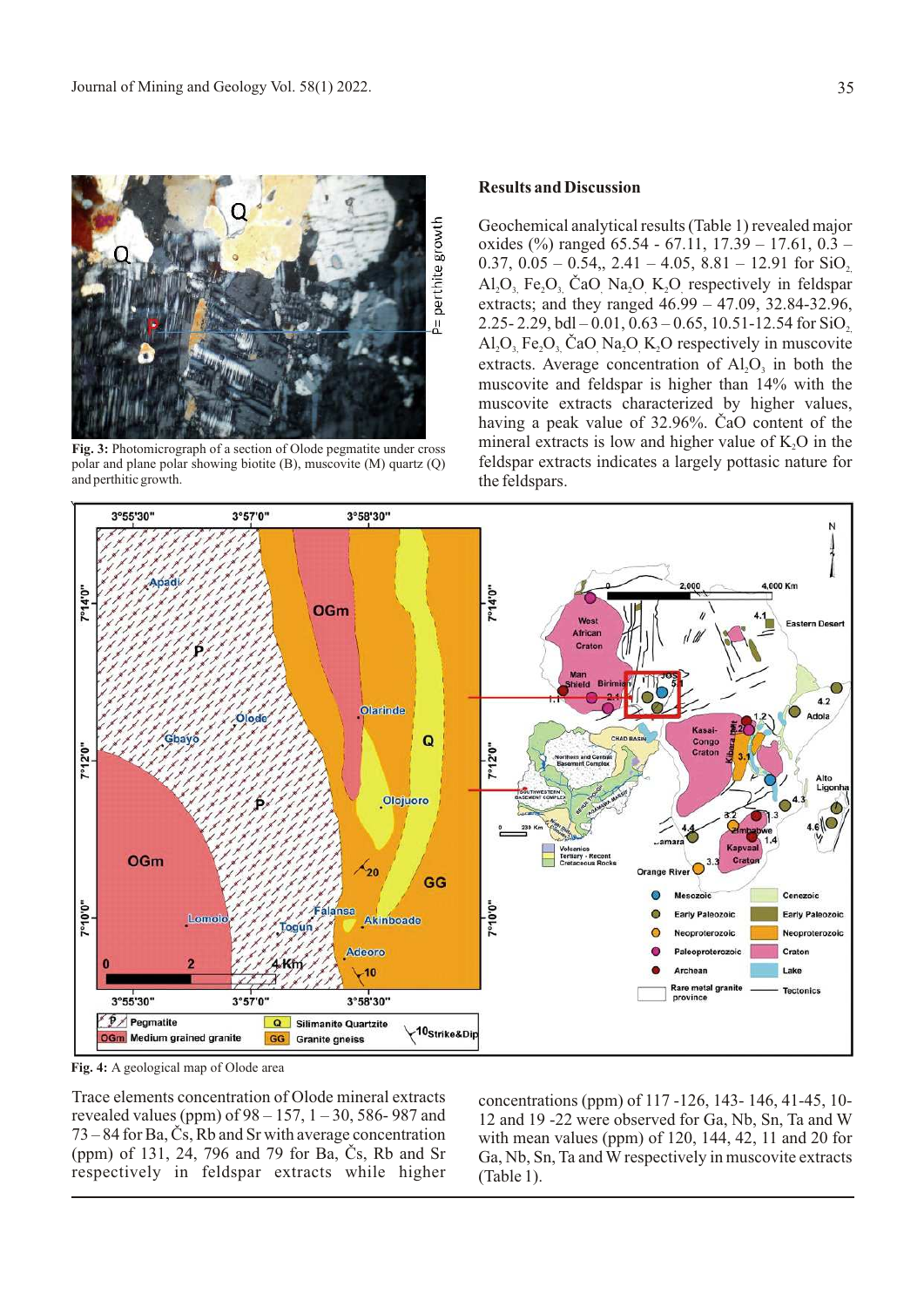Higher concentration of Ba, Rb, Cs and Sr in the feldspar is based on the mineralogy of the feldspars and the ability of some of these elements to substitute into the crystal lattice of the feldspars. W concentration was not observed in the feldspar extracts but an average value of 20ppm was observed in the muscovite extracts as well as higher concentration of Ga, Nb, Ta and Zr. This higher concentration in the muscovite extracts is due to the ability of muscovites to concentrate certain elements as a result of wide range of substitutions at various sites in its crystal structure (Belyankina and Petrov, 1983; Bailey, 1984). ∑REEs varies from 0.73- 22.72ppm in feldspar extracts and 7.5-16.43ppm in muscovite extracts and this implies the feldspar and muscovite extracts are characterized by low REEs mineralization potential (Table 1).

Elemental ratios revealed K/Rb varied 101-179 in feldspar extracts and 128-144 in muscovite extracts. K/Rb values in both mineral extracts are above 100 which is considered the benchmark for mineralisation (Tischendorf, 1977); Rb/Ba values ranges from 4.05- 9.08 and 5.93-6.56; in feldspars and muscovite extracts respectively while Ta/W values range from 0.50- 0.57 in muscovite extracts (Table 1). Elemental ratios such as K/Rb, Rb/Sr, and Nb/Ta decrease with increase in fractionation to extremely low values as the level of fractionation of the pegmatite increases (Èerný, 1982). Accordingly, values recorded for the trace element ratios, together with the earlier observed relative low concentration of rare metals; Nb, Ta, Rb and Zn are indicative of low degree of fractionation in the pegmatites and this is also supported by the low Cs values recorded for Olode pegmatites implies low level of fractionation (Èerný, 1982, 1989, and 1991).

The degree of albitization as indicated by Na/K ratio relates to rare metal mineralization and Jacobson and Webb, (1946) emphasized the association of tin mineralization with intensive albitization of older tin field of Nigeria. Degree of albitization in the mineral extracts is low and consequently, a low concentration of Sn in feldspar. Ba/Rb ratio is usually applied as an index of differentiation (Rhodes, 1975). It ranged 0.11 - 0.25 in mineral extracts and this show poorly fractionated parent magma. Nb/Ta values ranged from 0.56-4.86 in feldspars extracts and 11.99-14.70 in muscovite extracts and this signifies higher enrichment of Nb over Ta especially in the muscovite extracts. Ta/Nb revealed a preference for Nb mineralization of Nb relative to Ta in the Olode pegmatite. Ta/W ratios vary from 0.50- 0.57 in muscovite extracts with no values in the feldspar extracts due to the very low values of W, and Low Ta/W

values signifies low enrichment of the muscovite extracts in Ta compared to W.

Geochemical plots are used in the assessment of the rare metal bearing potential of rare metals such as Nb, Ta, W, Rb, Cs, Be, Y, Zr and REEs (Smirnov et al., 1986). Plot of K/Rb versus Rb revealed the mineral extracts are unmineralised and this is supported by other geochemical plots (Figure 5) while on the K/Rb vs Cs plot, the extracts plot in the muscovite field (Figure 6). The classification of the pegmatites as muscovite class pegmatites is supported by the occurrence of accessory minerals such as garnet, beryl, tourmaline (Èerný, 1982, 1991; Ephraim et al., 2006).

The K/Rb versus  $\check{C}$ s relationship is characteristic of Kfeldspar of rare metal pegmatites and has been used along with K/Rb versus  $\check{C}s$  in muscovite as reliable prospecting aids for rare metal pegmatite (Preinfalk *et*   $a$ *l*.2000). K/Rb vs  $\check{C}s$  plot and relatively low  $\check{C}s$ concentration is this indicates low fractionation and consequently, low Ta mineralization (Table 1, Figure 5 and 6) as low K/Rb values and high  $\check{C}$ s value indicates high levels of Ta mineralization comparable to Ta rich fields like Tanco and Nouma (Cerny, 1991).

The mineral extracts from the Olode pegmatite plot below the Ta-Nb mineralization line of Beus, (1966) and Gordiyenko, (1971) in all the geochemical plots thereby implying that the mineral extracts are not mineralized in respect to Ta-Nb (Figures 7-12). This is further substantiated by the proximity of these pegmatites to their parent granites and the absence of zonation in the pegmatite as zonation is a common characteristic of highly evolved and mineralized pegmatites. Concentration of rare elements increases as the fractionation level increases and this usually is observed in pegmatites which are most distant from their parent granites (Trueman and Èerný, 1982; Sweetapple, 2000).

Plot of Ta vs  $\check{C}s$  shows that Olode pegmatite is poorly mineralized as its muscovite and feldspar both plot below Beus, (1966) and Gordiyenko, (1971) boundaries of mineralization. Ta vs Cs plot offers the most reliable possibility to distinguish between low and high Ta content in mineral extracts at a given degree of element fractionation. It is however noticeable that muscovite plots closer to the Beus line of mineralization hence Olode muscovite is enriched in Ta and a plot Ta against Ga show the Ga content increased with increasing fractionation of Ta.  $\Sigma$ REEs is very low in the mineral extracts hence petrogenesis could not be evaluated from the REE composition and fractionation.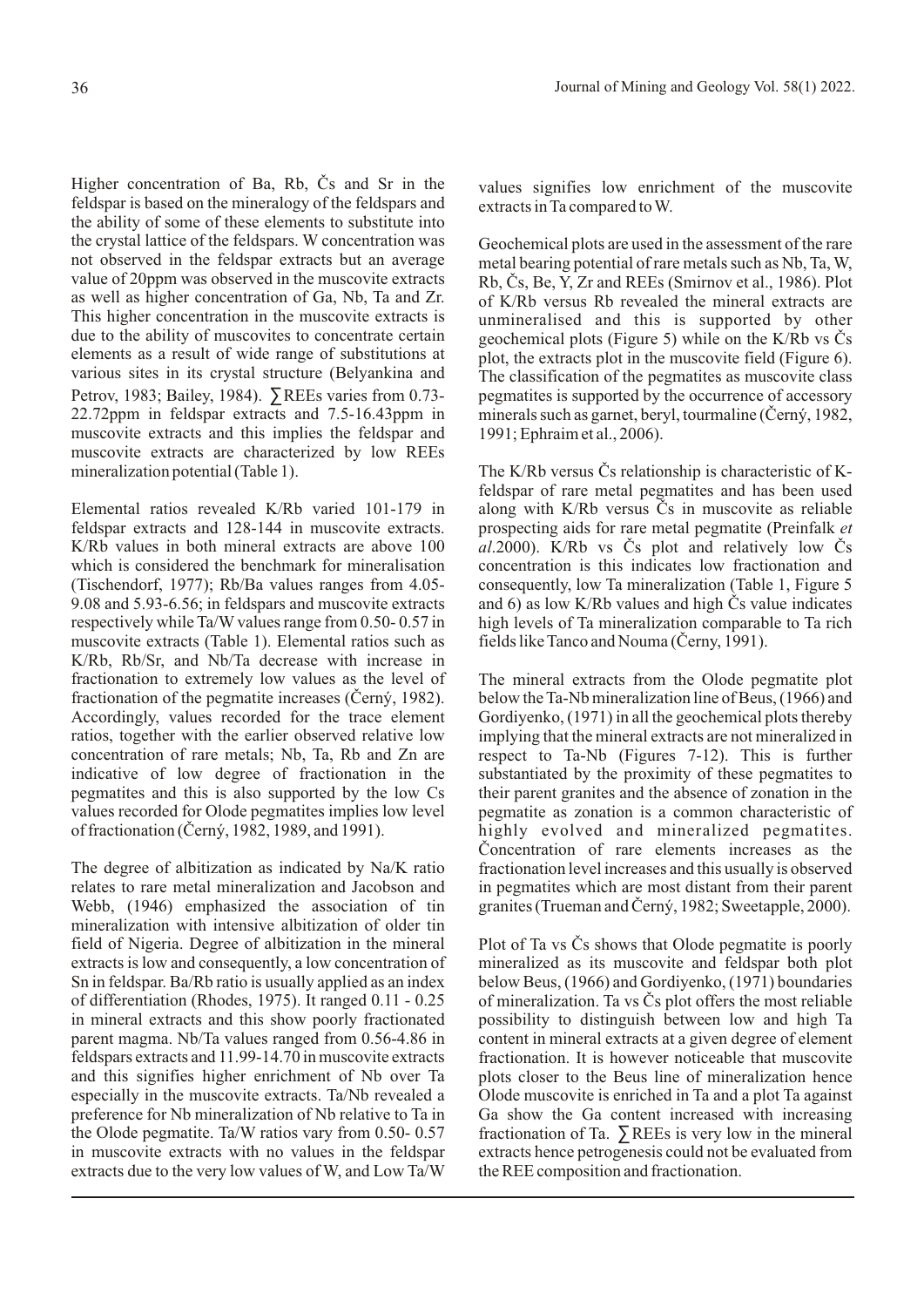|                                    | $\mathbf{I}$   | $\overline{\mathbf{2}}$ | $\overline{\mathbf{3}}$ | $\overline{4}$                 | 5              | $\overline{6}$  | $\overline{7}$  | 8                 | 9               | 10             |
|------------------------------------|----------------|-------------------------|-------------------------|--------------------------------|----------------|-----------------|-----------------|-------------------|-----------------|----------------|
| SiO <sub>2</sub>                   | 65.54          | 65.19                   | 67.11                   | 66.11                          | 66.39          | 47.06           | 46.97           | 47.09             | 46.99           | 47.04          |
| $Al_2O_3$                          | 17.48          | 17.61                   | 17.39                   | 17.51                          | 17.44          | 32.84           | 32.96           | 32.9              | 32.87           | 32.92          |
| $Fc_2O_3$                          | 0.3            | 0.34                    | 0.37                    | 0.31                           | 0.35           | 2.28            | 2.29            | 2.25              | 2.25            | 2.29           |
| MgO                                | 0.01           | bdl                     | 0.03                    | 0.02                           | 0.01           | 0.65            | 0.65            | 0.65              | 0.6             | 0.65           |
| CaO                                | 0.08           | 0.05                    | 0.54                    | 0.14                           | 0.3            | 0.02            | 0.01            | 0.01              | 0.01            | bdl            |
| Na <sub>2</sub> O                  | 2.63           | 2.41                    | 4.05                    | 2.69                           | 3.19           | 0.63            | 0.64            | 0.64              | 0.65            | 0.63           |
| $K_2O$                             | 12.32          | 12.91                   | 8.81                    | 11.33                          | 12.54          | 10.51           | 10.65           | 10.74             | 10.53           | 10.71          |
| TiO <sub>2</sub>                   | bdl            | bdl                     | 0.01                    | 0.01                           | bdl            | 0.3             | 0.3             | 0.3               | 0.3             | bdl            |
| $P_2O_5$                           | 0.17           | 0.16                    | 0.1                     | 0.12                           | 0.1            | bdl             | 0.02            | 0.01              | bdl             | 0.02           |
| MnO                                | bdl            | bdl                     | bdl                     | bdl                            | bdl            | 0.02            | 0.02            | 0.02              | 0.02            | 0.03           |
| Sc                                 | bdl            | bdl                     | bdl                     | bdl                            | bdl            | 45              | 46              | 46                | 44              | 46             |
| Ba                                 | 157            | 157                     | 98                      | 102                            | 143            | 110             | 111             | 111               | 101             | 113            |
| Be                                 | $\overline{4}$ | $\overline{4}$<br>0.3   | $\boldsymbol{6}$        | $\overline{\mathbf{3}}$<br>0.2 | 5 <sub>1</sub> | $\bf 8$         | $\frac{9}{1.2}$ | 9<br>$\mathbf{1}$ | $7\phantom{.0}$ | $\bf 8$        |
| Co                                 | 0.3<br>30      | 29.8                    | 0.2                     | 19.4                           | 0.3<br>22.3    | 0.9             |                 |                   | 0.7<br>14       | 1.2<br>$17\,$  |
| Cs<br>Ga                           | 13.4           | 14.7                    | 16.2<br>18.2            | 13.8                           | 16.5           | $16\,$<br>116.6 | 16<br>123.3     | 15.8<br>121       | 117             | 126            |
| Hľ                                 | bdl            | bdl                     | 0.2                     | bdl                            | 0.2            | 0.8             | 0.5             | 0.8               | 0.5             | 0.7            |
| Nb                                 | $\overline{2}$ | 1.9                     | 5.4                     | 3.1                            | 2.5            | 145.5           | 143.9           | 143.7             | 143.2           | 145.9          |
| Rb                                 | 906.5          | 986.8                   | 532.8                   | 976.3                          | 579.7          | 681.1           | 685.9           | 658               | 663             | 674            |
| Sn                                 | bdl            | bdl                     | $\sqrt{2}$              | $\mathbf{1}$                   | $\overline{2}$ | 45              | 40              | 40                | 41              | 43             |
| Sr                                 | 83.6           | 82.9                    | 72.9                    | 74.4                           | 80.7           | 7.1             | 6.2             | 6.7               | 6.4             | $\tau$         |
| Ta                                 | 3.6            | 1.1                     | $1.4$                   | 1.76                           | 2.76           | 9.9             | 12              | 10.3              | 10.5            | 11.7           |
| Th                                 | bdl            | bdl                     | 3.1                     | 0.79                           | 1.3            | 2.5             | 6               | 1.5               | 3.6             | 5.2            |
| U                                  | 0.5            | 0.5                     | 1.5                     | 0.8                            | 1.2            | 1.7             | 1.3             | 0.8               | 0.9             | 1.4            |
| $\mathbf V$                        | bdl            | bdl                     | bdl                     | bdl                            | bdl            | $13\,$          | 11              | 9                 | 9               | 12             |
| W                                  | bdl            | bdl                     | bdl                     | bdl                            | bdl            | 19.7            | 21.5            | 19.3              | 19.9            | 20.7           |
| Zr                                 | 0.8            | 0.6                     | 4.6                     | 1.3                            | 2.1            | 15              | 4.6             | 7.5               | 5.7             | $13$           |
| Cu                                 | 4.9            | 4.9                     | 6.1                     | 5.2                            | 5.7            | 3.4             | $\mathbf{3}$    | 3.5               | 3.2             | 3.4            |
| ${\rm Pb}$                         | 9.8            | 13.4                    | 5.3                     | 12.3                           | 7.9            | 2.5             | 2.4             | 2.5               | 2.4             | 2.6            |
| Zn                                 | bdl            | $\mathbf 1$             | $6\phantom{a}$          | $\overline{\mathbf{3}}$        | 5              | $\overline{4}$  | $\overline{4}$  | $\overline{4}$    | $\mathfrak{s}$  | $\overline{4}$ |
| Ni                                 | 0.4            | 0.9                     | 0.5                     | 0.6                            | 0.4            | 1.3             | 0.9             | $\bf{l}$          | $\mathbf{1}$    | 1.2            |
| As                                 | 0.8            | 0.9                     | bdl                     | bdl                            | 0.8            | bdl             | bdl             | bdl               | bdl             | bdl            |
| Bi                                 | 1.2            | 1.4                     | 0.3                     | 0.7                            | $\mathbf{I}$   | 0.1             | 0.2             | 0.1               | 0.1             | 0.2            |
| Au(ppb)                            | 0.7            | 2.1                     | 2.4                     | 1.2                            | 1.9            | 2.8             | 3.3             | bdl               | 1.7             | 2.9            |
| La                                 | 0.5            | 0.3                     | 2.7                     | 0.8                            | $\mathbf 2$    | 0.9             | 2.1             | 0.8               | 1.2             | 1.6            |
| Ce                                 | $0.8\,$        | 0.4                     | 5.2                     | 1.7                            | 4.2            | 2.2             | $\mathfrak{s}$  | 1.9               | 2.7             | 3.2            |
| Pr                                 | 0.1            | 0.03                    | 0.6                     | 0.2                            | 0.1            | 0.24            | 0.66            | 0.22              | 0.15            | 0.53           |
| Nd                                 | bdl            | bdl                     | 2.4                     | bdl                            | bdl            | $0.8\,$         | 2.8             | $\mathbf{1}$      | 0.9             | 2.3            |
| Sm                                 | bdl5           | bdl5                    | 0.94                    | 0.81                           | 0.99           | 0.47            | 1.25            | 0.33              | 0.43            | 1.18           |
| Eu                                 | bdl            | bdl                     | 0.11                    | 0.08                           | 0.11           | 0.03            | 0.03            | 0.03              | 0.05            | bdl            |
| Gd                                 | 0.08           | bdl                     | 2.07                    | 1.67                           | 0.23           | 0.73            | 1.44            | 0.4               | 0.27            | 1.12           |
| Tb                                 | bdl            | bdl                     | 0.55                    | bdl                            | 0.35           | 0.15            | 0.28            | 0.07              | 0.12            | 0.27           |
| Dy                                 | bdl            | bdl                     | 3.69                    | bdl                            | 2.35           | 0.93            | 1.44            | 0.41              | 0.34            | 1.21           |
| Ho                                 | bdl            | bdl                     | 0.74                    | bdl                            | 0.54           | 0.12            | 0.22            | 0.06              | 0.09            | 0.51           |
| Er                                 | bdl            | bdl                     | 1.88                    | bdl                            | 1.45           | 0.36            | 0.56            | 0.17              | 0.65            | 1.41           |
| Yb                                 | bdl            | bdl                     | 1.65                    | bdl                            | 1.23           | 0.51            | 0.58            | 0.25              | 0.39            | 1.1            |
| Lu                                 | bdl            | bdl                     | 0.19                    | bdl                            | 0.12           | 0.06            | 0.07            | 0.03              | 0.18            | 0.12           |
| <b>SREEs</b>                       | 1.48           | 0.73                    | 22.72                   | 5.26                           | 13.67          | 7.5             | 16.43           | 5.67              | 7.47            | 14.55          |
| Na/K                               | 0.19           | 0.17                    | 0.41                    | 0.21                           | 0.23           | 0.05            | 0.05            | 0.05              | 0.06            | 0.05           |
| Na <sub>2</sub> O/K <sub>2</sub> O | 0.21           | 0.19                    | 0.46                    | 0.24                           | 0.25           | 0.06            | 0.06            | 0.06              | 0.06            | 0.05           |
| Al/Ga                              | 6906           | 6342                    | 5058                    | 6717                           | 5596           | 1491            | 1415            | 1439              | 1487            | 1383           |
| K/Rb                               | 112.79         | 108.57                  | 137.22                  | 101.51                         | 179.52         | 128.06          | 128.86          | 135.45            | 131.8           | 144.18         |
| K/Cs                               | 3408           | 3595                    | 4513                    | 4847                           | 4667           | 5451            | 5524            | 5641              | 6242            | 5716           |
| Ba/Rb                              | 0.17           | 0.16                    | 0.18                    | 0.11                           | 0.25           | 0.16            | 0.16            | 0.17              | 0.15            | 0.17           |
| Rb/Ba                              | 5.77           | 6.29                    | 5.44                    | 9.08                           | 4.05           | 6.19            | 6.18            | 5.93              | 6.56            | 5.96           |
| Rb/Cs                              | 30.22          | 33.11                   | 32.89                   | 47.75                          | 26             | 42.57           | 42.87           | 41.65             | 47.36           | 39.65          |
| Rb/Sr                              | 10.84          | 11.9                    | 7.31                    | 12.45                          | 7.18           | 95.93           | 110.63          | 98.21             | 103.59          | 96.29          |
| Sr/Rb                              | 0.09           | 0.08                    | 0.14                    | 0.08                           | 0.14           | 0.01            | 0.01            | 0.01              | 0.01            | 0.01           |
| Nb/Ta                              | 0.56           | 1.73                    | 3.86                    | 1.76                           | 0.91           | 14.7            | 11.99           | 13.95             | 13.64           | 12.47          |
| Th/U                               | bdl            | bdl                     | 2.07                    | 0.99                           | 1.08           | 1.47            | 4.62            | 1.88              | $\overline{4}$  | 3.71           |
| Ta/W                               | bdl            | bdl                     | bdl                     | bdl                            | bdl            | 0.5             | 0.56            | 0.53              | 0.53            | 0.57           |
| Zr/Hf                              | 8              | 6                       | 23                      | 13                             | 10.5           | 18.75           | 9.2             | 9.38              | 11.4            | 18.57          |

**Table 1:** elemental concentration an elemental ratio in feldspar and muscovite extract of Olode area

BDL - Below detection limit

1-5 feldspar samples, 6-10 muscovite sample.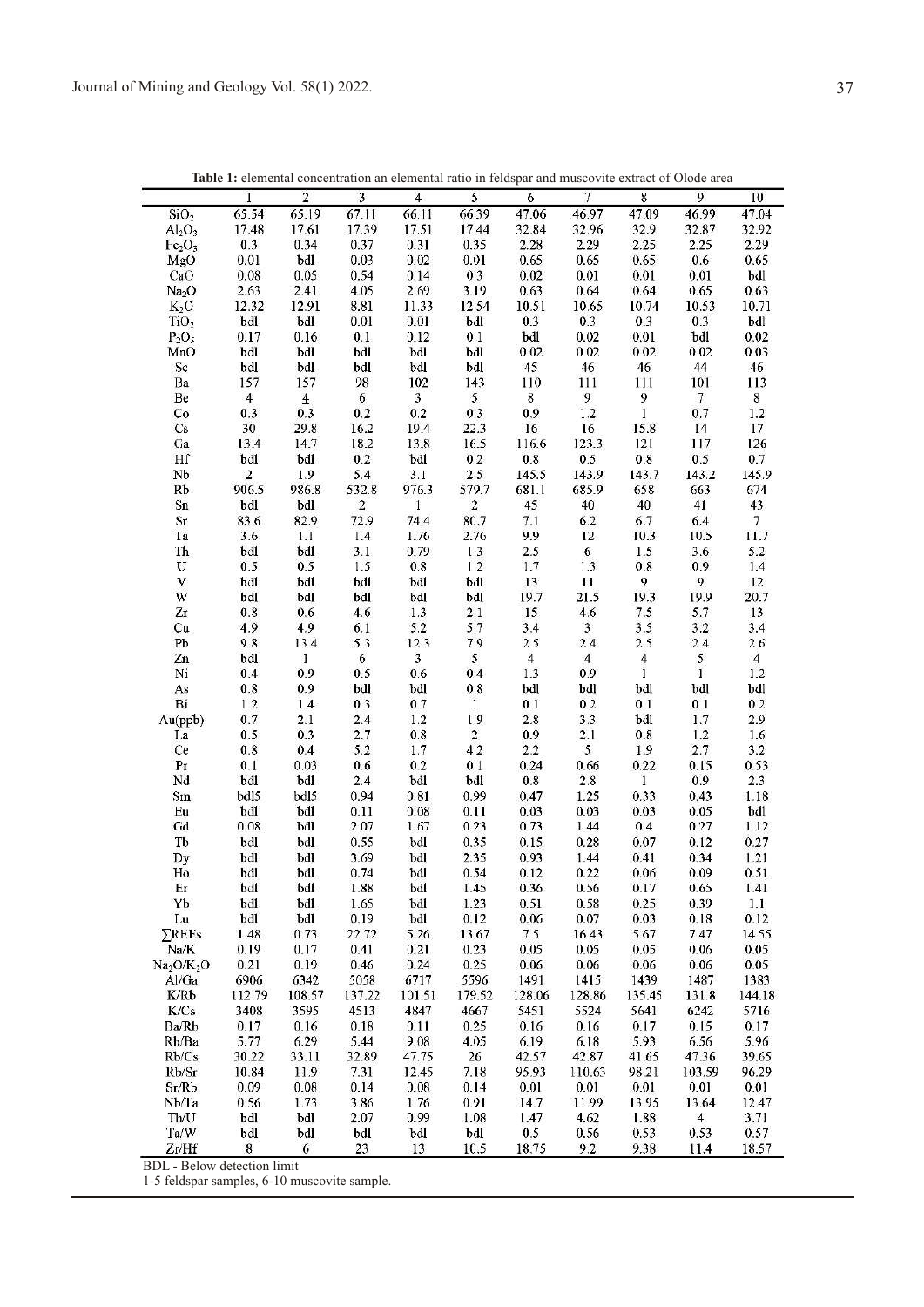

**Fig. 5:** K/Rb vs Rb plot for muscovite and feldspar of Olode pegmatite. Blue represents muscovite samples, red represents feldspar extracts



Fig. 6: Plot of K/Rb versus Čs Olode Pegmatite extracts (Černý, 1982),  $(i- Barren, ii- Li+Be, iii- Li-Čs, iv-muscovite class) Blue represents$ muscovite samples, red represents feldspar extracts

### **Summary and Conclusion**

The study area is underlain by granite gneiss and biotite gneiss which have been intruded by low lying pegmatites. Mineralogically, pegmatites are composed of quartz, feldspar with accessory tourmaline, beryl and garnet. Geochemical analysis results revealed low mean values of MnO, MgO, ČaO, Na<sub>2</sub>O, TiO<sub>2</sub>, and  $P_2O_5$  for



**Fig. 7:** Plot of Ta vs Čs in muscovite and feldspar of Olode pegmatite (after Moller and Morteani, 1987). Blue represents muscovite samples, red represents feldspar extracts



**Fig. 8:** Ta vs Ga plot for muscovite and feldspar of Olode pegmatite. Blue represents muscovite samples, red represents feldspar extracts.

major elements while trace elemental concentration revealed low concentration of rare metals and low REEs concentration in the mineral extracts. Plot of K/Rb vs Rb, K/Rb vs Cs and Ta Vs Ga all showed that Olode pegmatite are non rare metal bearing muscovite class. K/Rb values signify low degree of fractionation which shows close proximity to the parental melt source; Ba/Rb values suggests low index of differentiation and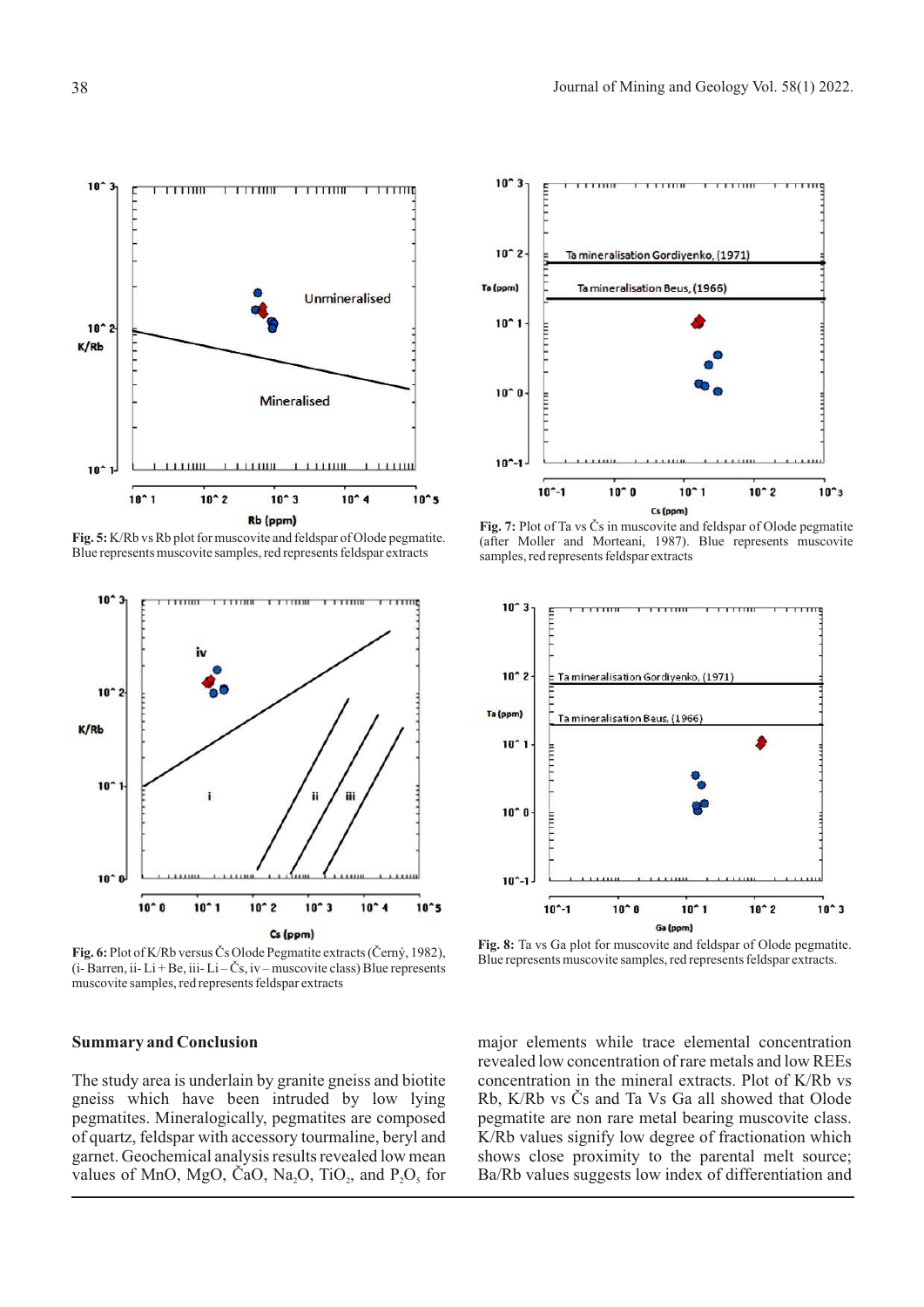

Fig. 9: Plot of Ta vs K/Čs for for muscovite and feldspar of Olode pegmatite (modified after Beus, 1966 and Gordiyenko, 1977). Blue represents muscovite samples, red represents feldspar extracts.



**Fig. 10:** Plot Ta vs Rb for for muscovite and feldspar of Olode pegmatite (modified after Beus, 1966 and Gordiyenko, 1977; a: Ta prospective; b: Ta mineralised) Blue represents muscovite samples, red represents feldspar extracts

poor degree of albitization is demonstrated by Na/K values. Ta value is low in both mineral extracts while Nb enrichment is marginal in muscovite extracts.



Fig. 11: Plot of Th/U versus K/Čs ratio for the Olode Pegmatites (modified after Gordiyenko, 1971; Beus, 1966); Blue represents muscovite samples, red represents feldspar extracts



**Fig. 12:** Plot of Ta (ppm) against  $\check{C}s$  + Rb (ppm) for mineral extracts from the Olode Pegmatites (after Gaupp et al., 1984), Blue represents muscovite samples, red represents feldspar extracts

Trace elemental plots revealed the pegmatites are non rare metal bearing, muscovite class with low rare metal bearing potential.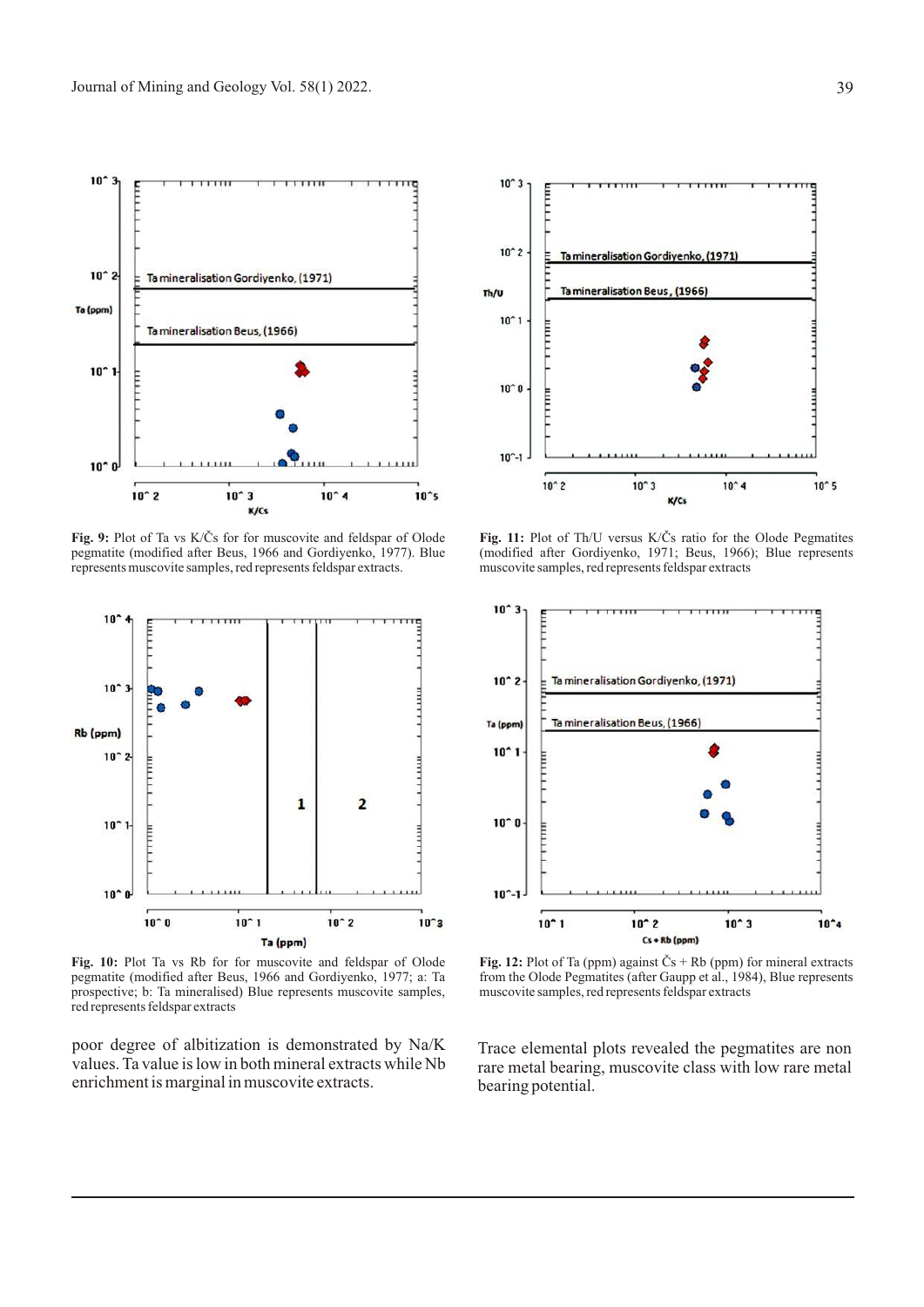# *References*

- Akintola O.F., and Adekeye J.I.D. (2008). Mineralization potentials of pegmatites in the Nasarawa area of central Nigeria [J]. Earth Science Research Journal. 12 (2), 213–234.
- Ajibade A.C. (1988) Structural and tectonic evolution of the Nigerian basements with special reference to NW Nigeria. International Conference on Proterozoic Geology and Tectonics of High–Grade Terrain [D]. pp.22. University of Ile–Ife, Nigeria.
- Bailey, S.W. (1984). Structures, classification and crystal chemistry of micas. *The Micas* S.W. Bailey. Ed. Mineralogical Society of America, Reviews in Mineralogy 13: 1–57.
- Belyankina, Y.D. and Petrov, V.P. (1983). Geochemical role of micas in mineral associations: classification, chemistry and genesis of micas. *International Geology Review* 25: 993–1003.
- Beus A.A.(1966) Distribution of tantalum and niobium in muscovite from granitic pegmatite. Geokhimiya 10:1216-1220.
- Black, R. (1980) Precambrian of West Africa, *Episodes*, 4, 3-8.
- Cerny, P. (1982) Mineralogy of Rubidium and Cesium. In: *Granitic pegmatite in science and industry*.Mineralogical Assoc. of Canada Short Course Handbook. P. Cerny (ed.), 8, 149 - 161.
- Cerny, P. (1989) Characteristics of pegmatite deposits of Tantalum. In: *Lanthanides, tantalum and niobium*. P. Moller, P. Černy and F. Saupe (eds.), Springer-Verlag, Berlin, 145-154.
- Èerný, P. (1991a). Rare-element granitic pegmatite. Part I: Anatomy and Internal Evolution of Pegmatite deposits. *Geoscience Canada* 18: 29 - 46.
- Ekwueme B.N., and Caen–vachette M. (1992) Kibaran charnockites from the Oban massif [D]. IGCP No. 255. Newsletter/Bulletin. 4, (67–71).
- Ephraim B.E., Ekwueme B.N., and Moazzen M. (2006) Geothermobarometric study of rocks in northeast Obudu area, southeastern Nigeria [J]. Journal of Mining and Geology. 42  $(2), 95 - 104$
- Garba, I. (2002). Late Pan African tectonics and origin of Gold mineralisation and rare metal pegmatite in the Kushaka schist belt, north western Nigeria. *Journal of Mining and Geology* Vol 38.1:1-12
- Garba, I. (2003). Geochemical discrimination of newly discovered rare metal bearing and barren Pegmatite in the Pan-African  $(600 + 150 \text{ Ma})$ basement of northern Nigeria. *Applied Earth Science Transaction Institute Of Mining and Metallurgy* 13:287-291.
- Gordiyenko, V.V. (1971). Concentration of Li, Cs and Rb in potash feldspar and muscovite as criteria for muscovite. Int. Geol. Review 13,134-142.
- Gaupp, R., Moller, P. and Morteani, G. (1984). Geology, petrology and geochemistry of tantalum pegmatites of untersuchungen. Monograph Series, Mineral Deposit, 23, 124.
- Jacobson, R.R.E. and Webb, J.S. (1946). The pegmatites of central Nigeria. *Geol. Surv. Nigeria Bull*., 17, 66p.
- Matheis, G. (1979) Geochemuscovitel exploration around the pegmatitic Sn-Nb-Ta ineralization of southwestern Nigeria. *Geol. Soc. Malaysia Bull*., 11, 333-351.
- Matheis, G. (1987). Nigerian rare metal pegmatites and their lithological framework. *J. Geol*., 22, 271- 291.
- Moller, P. and Morteani, G. (1987) Geochemuscovitel guide for tantalum pegmatites. *Economic Geology*, 12, 1885-1897.
- Okunlola, O.A. (1998). Specialty metal potentials of Nigeria. Proceedings of the First Mining in Nigeria Conference and Workshop, NIMAMOP, Federal Ministry of Solid Minerals, Abuja, pp. 67–90
- Okunlola, O.A. (2004). Metallogeny of Ta-Nb mineralization of Precambrian pegmatites of Nigeria. Abstracts, 32nd IGC, Florence, Italy.
- Okunlola, O.A. (2005). Metallogeny of Ta-Nb mineralisation of Precambrian pegmatite of Nigeria. *Mineral Wealth* 137:38–50.
- Okunlola, O.A. (2017). Riches beneath our feet: mineral endowment and sustainable development of Nigeria. Inaugural Lecture, University of Ibadan, Ibadan, Nigeria.
- Okunlola O.A. and King, P.A. (2003). Process test work for the recovery of Tantalite  $-\dot{C}$ olubite concentrates from rare metal pegmatites of Nassarawa Area, central Nigeria [J]. Global Journal of Geological Sciences. 1 (1). 85–103.
- Olisa, O.G., Okunlola, O.A. and Omitogun, A.A. (2018). Rare metals (Ta-Nb-Sn) mineralization potential of pegmatites of Igangan area, southwestern Nigeria. Journal of *Geoscience and Environmental Protection*, 6, 67-88.
- Olisa O.G., Okunlola, O.A., Greyling, L.N. and Omitogun, A.A. (2021). Mineralogical, fluid inclusion and oxygen isotope studies for evolution of pegmatites in Igangan area, southwestern Nigeria. *Journal of African Earth Sciences*, 176 (2021) 104111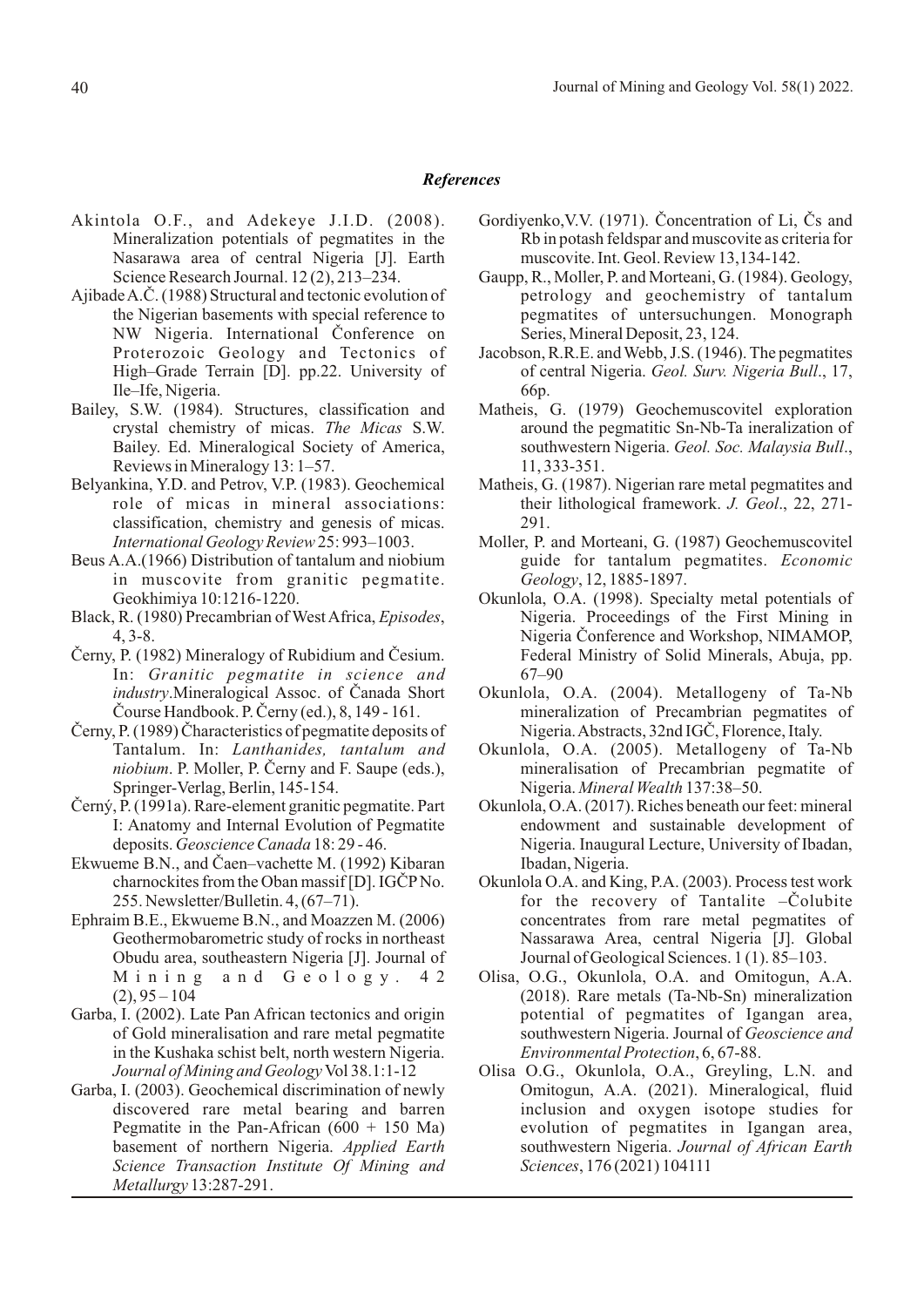- Oyawoye, M.O. (1972). The Basement complex of Nigeria. In African Geology Ibadan Eds. Dessauvagie and Whiteman Geol. Dept. University of Ibadan, pp. 76-99.
- Oyedokun, M.O. (2019). Geochemical and fluid inclusion studies of pegmatites from parts of southwestern Nigeria. Unpublished Ph.D. thesis, University of Ibadan, 233 pages
- Preinfalk, Č., Morteani, G. and Huber, G. (2000). Geochemistry of the granite and pegmatite of the Aracuai, Minas Gerais(Brazil). ChemErde 60, pp305-326.
- Rhodes, R.C. (1975). Bushveld Granophyre in the stauroven Tin district Transvaal- Trans Geolsoc. South Africa 78:71-74.
- Smirnov, V.I., Ginzburg A.I., Grigoriev, V.M. and Iakovlev, G.F. (1986). Kurs rudnîh mestorojdenie Izd Nedra, Moskva: 360p.
- Sweetapple, M.T. (2000). Characteristics of Sn-Ta-Be-Li-industrial mineral deposits of the Archaean Pilbara Craton, Western Australia: Australian Geological Survey Organisation Record 2000/44, 54 p
- Tischendorf, G. (1977). Geochemical and petrographic characteristics of silicic magmatic rocks associated with rare metal mineralisation. Mineralisation Associated with Acid Magmatism. M. Stemprok, L. Burnol, G. Tischendorf. Eds. *Geological Survey* 2: 41-98.
- Trueman, D.L. and Cerny, P. (1982). Exploration for Rare Element Granitic Pegmatites. Granitic Pegmatites in Science and Industry. P. Cerny. Winnipeg, Mineralogical Association of Canada. 8: 463-494